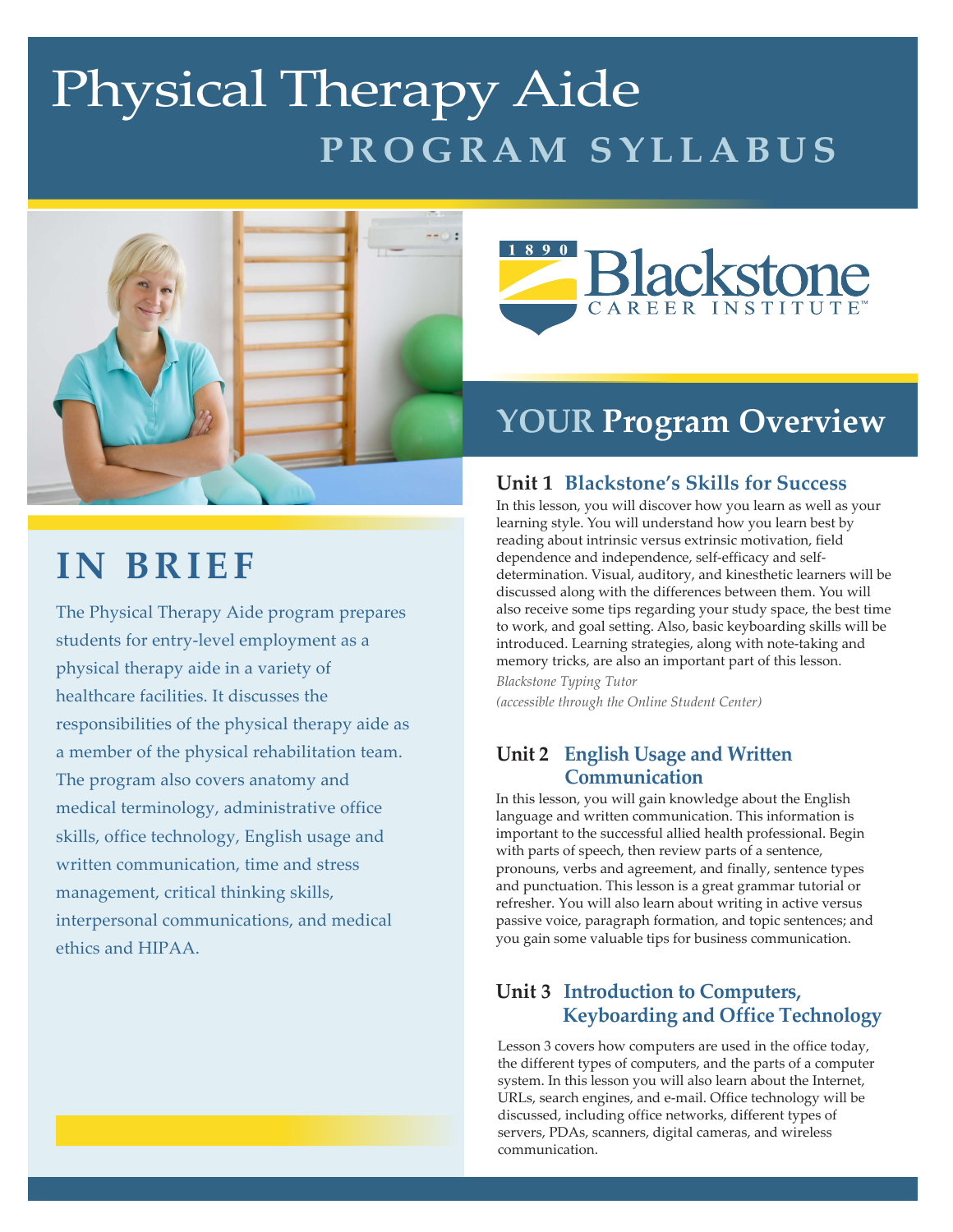## **Unit 4 Dental Office Management 2**

In Lesson 4, records and information management are explored. You will learn about the components of the clinical record and collecting information from patients. You will read about the filing methods commonly used in a dental practice, as well as the equipment and supplies needed. The mechanics of scheduling are explained. You will also learn about the methods for recalling patients.

# **Unit 5 English Usage and Written Communication**

In this lesson, you will gain knowledge about the English language and written communication. This information is important to the successful allied health professional. Begin with parts of speech, then review parts of a sentence, pronouns, verbs and agreement, and finally, sentence types and punctuation. This lesson is a great grammar tutorial. You will also learn about writing in active versus passive voice, paragraph formation, and topic sentences; and you gain some valuable tips for business communication.

## **Unit 6 Time and Stress Management**

This lesson discusses how to minimize stress and maximize productivity in your personal and professional life by analyzing your values, habits, and daily interruptions. Multiple worksheets and exercises are included, as well as valuable tips for prioritizing and setting goals.

## **Unit 7 Dental Office Management 3**

Lesson 7 introduces insurance processing, inventory management, and financial records. You will learn the types of dental insurance and methods of filing insurance claims. You will become familiar with the ADA Dental Claim Form and how to complete one. This lesson also explains the types of supplies, products, and equipment used in a dental office and how to set up an inventory management system. You will also learn about designing a financial policy and managing accounts receivable and accounts payable.

## **Unit 8 Dental Office Management 4**

Lesson 8 goes over office equipment found in a dental practice. You will read about how to organize a business office and safety concerns. Dental practice management software is discussed along with criteria for selecting a software package. This lesson also covers employment strategies and career opportunities for administrative dental assistants.

## **Unit 9 Professional Development and Medicolegal Ethics**

In Lesson 9, you will read about professional development and medicolegal ethics. Attitude, self-esteem, professional attire, and grooming are all topics presented in this lesson. Also, business etiquette; verbal and nonverbal communication; proper introductions; and continuing education will be discussed. You will read about ethics in healthcare, codes of ethics, and the purpose of healthcare records. Important information about making corrections, timeliness, and confidentiality is explored in this lesson. This lesson also presents the HIPAA guidelines, discussing the Privacy and Security Rules, Protected Health information, access control, de-identified information, and work area security.

# **Unit 10 Critical Thinking Skills**

This lesson helps students develop their critical thinking skills, including use of inference and judgment, identifying strong conclusions, persuasive strategies, and deductive reasoning. You will also read about metacognition, the process of thinking about thinking, and how it builds critical thinking skills, as well as interpreting and using critical theories.

## **Unit 7 Dental Office Practice 1**

In Lesson 11, you will gain hands-on training in dental office procedures, including use of the office Procedure Manual, staff meetings, handling voice mail, proper telephone etiquette, and completing the Day Sheet. This lesson also explores handling emergency patients via an office script and effective scheduling, as well as discusses the importance of the recall system and handling incoming mail.

## **Unit 12 Dental Office Practice 2**

Lesson 12 is a continuation of your study of dental office procedures. You will utilize the virtual office environment to improve your mastery of dental office procedures, including message-taking, managing the schedule and patient records, and handling payments from patients and insurance carriers.

## **Unit 13 Dental Office Practice 3**

Lesson 13 concludes your study of dental office procedures. You will learn about the most tactful and professional way to handle angry patients and unexpected patients, the general procedure for processing invoices, as well as procedures for filing records and recording patient medications. You will also have to close the office for the weekend. You will finish this lesson by testing your knowledge of tasks performed by the administrative dental assistant.

# **Unit 14 Creating an Effective Workplace Environment**

Lesson 14 introduces therapeutic exercises, assisting with ambulation and gait training, various therapy agents and modalities used in physical therapy, and specialized clinical procedures. This lesson also covers job hunting skills for the physical therapy aide.

## **Unit 15 Management Practices and Principles**

In this lesson, you will read about the role of a supervisor as both a manager and leader. You will read about creating an effective workplace environment through communication, a positive work climate, team building, and conflict management. You will also learn about the roles a manager plays in delegation, developing ob expectations, employee recruitment and selection, training, performance evaluation, and discipline.

## **Unit 16 How to Find A Job In Healthcare**

This lesson discusses how to get ready for your ob search You'll learn how to write an effective resum and cover letter You'll learn about the different styles of resum s and the type of language used on resum s This chapter also discusses ob interviews in detail You'll learn how to dress for success on an interview and how to prepare answers to commonly asked uestions